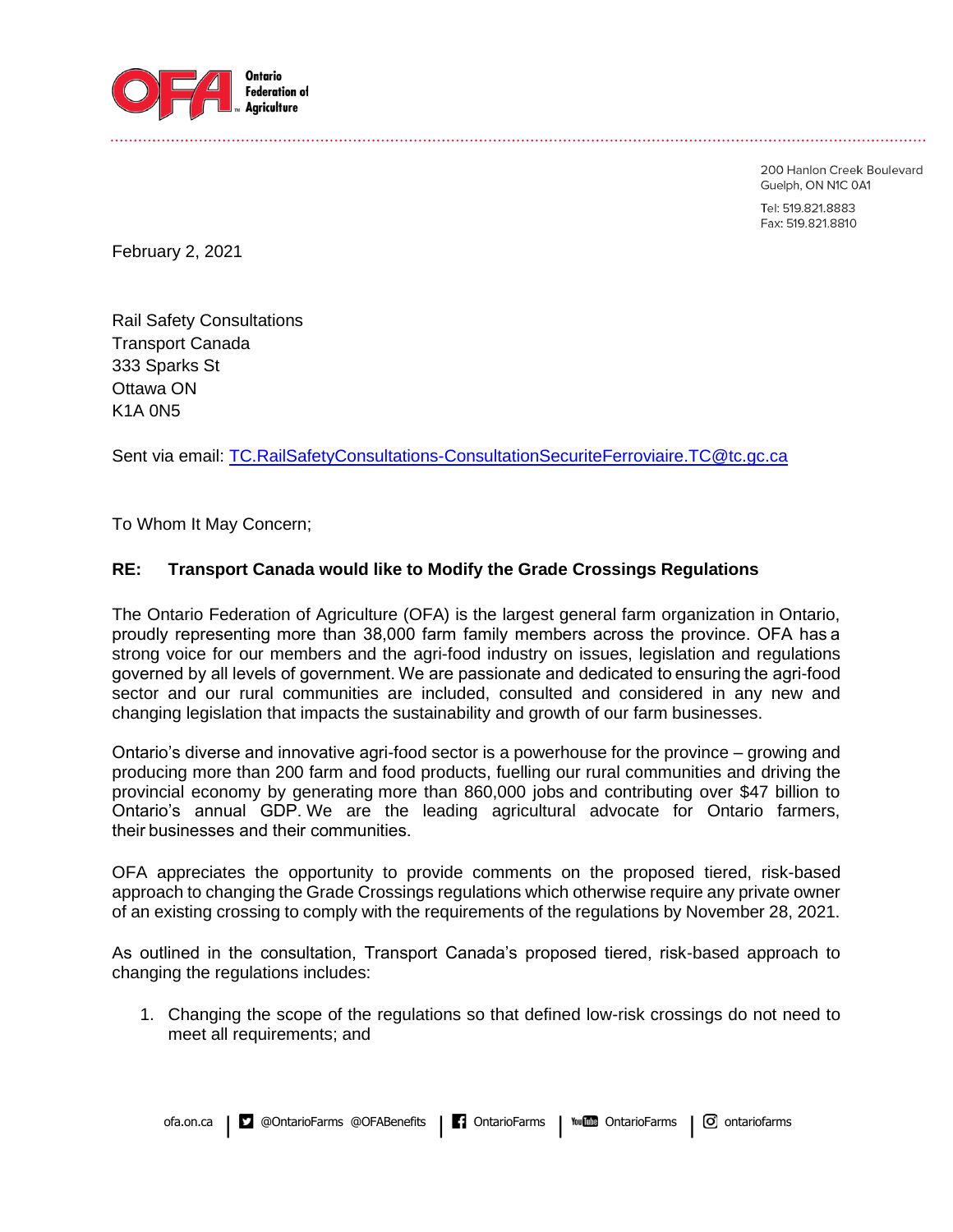

2. Extending the deadline using a risk-based approach for all grade crossings by one year for high-risk grade crossings, and three years for all other crossings

…………………………………………………………………………………….……

OFA fully recognizes the need for these proposed regulatory changes. With about 14,000 public and 9,000 private grade crossings along more than 40,000 kilometers of federally regulated railway tracks in Canada, inspecting, assessing the work to done, communicating the results of these assessments and completing the identified work is a huge undertaking. The date of November 28, 2021 for the regulatory requirements as currently written to take effect is not practical. This has caused undue anxiety and hardship for farmers.

Both public and private crossings are important to OFA members. Closing or restricting the use of a crossing could result in a farmer not having any way to access some of their farmland with their farm machinery. Such a result would be unacceptable.

OFA is pleased to provide our specific feedback on Transport Canada's proposed recommendations.

## **1. Change the scope of the regulations so that defined low-risk crossings don't need to meet all requirements**.

Transport Canada proposes updating the regulations to define those crossings which would be considered 'low-risk,' including those with very low train and traffic volumes such as field-to-field crossings used by farmers as well as private crossings on rail lines that are no longer being used.

OFA cannot stress enough the importance of having safe private crossings. Unsafe private crossings must be upgraded to keep farm families, farm workers, and the farmers themselves safe. We greatly appreciate that Transport Canada has provided contact information should landowners have safety concerns regarding their private grade crossing.

OFA supports the development of a measurable framework to determine the level of risk of a crossing. We agree that field-to-field crossings used by farmers are low risk. OFA strongly recommends that representation from the agricultural community be a participant in developing a measurable framework for identifying the risk level of a crossing.

Transport Canada has acknowledged that private landowners could face high costs for upgrading crossings that see little traffic. OFA recommends enhancing the Rail Safety Improvement Program to provide financial assistance to fully cover the cost of grade crossing improvements required of the private landowner on crossings through farmland.

- **2. Extend the deadline using a risk-based approach for all grade crossings by:**
	- **One year for high-risk grade crossings, and**
	- **Three years for all other crossings**

OFA is strongly in favour of extending the November 28, 2021 deadline for private crossings. Under a risk-based approach, the proposed one-year extension for high-risk grade crossings would likely apply to frequently used public crossings. We agree with Transport Canada that the safety benefits would be kept by making sure that crossings that are considered high-risk are dealt with first.